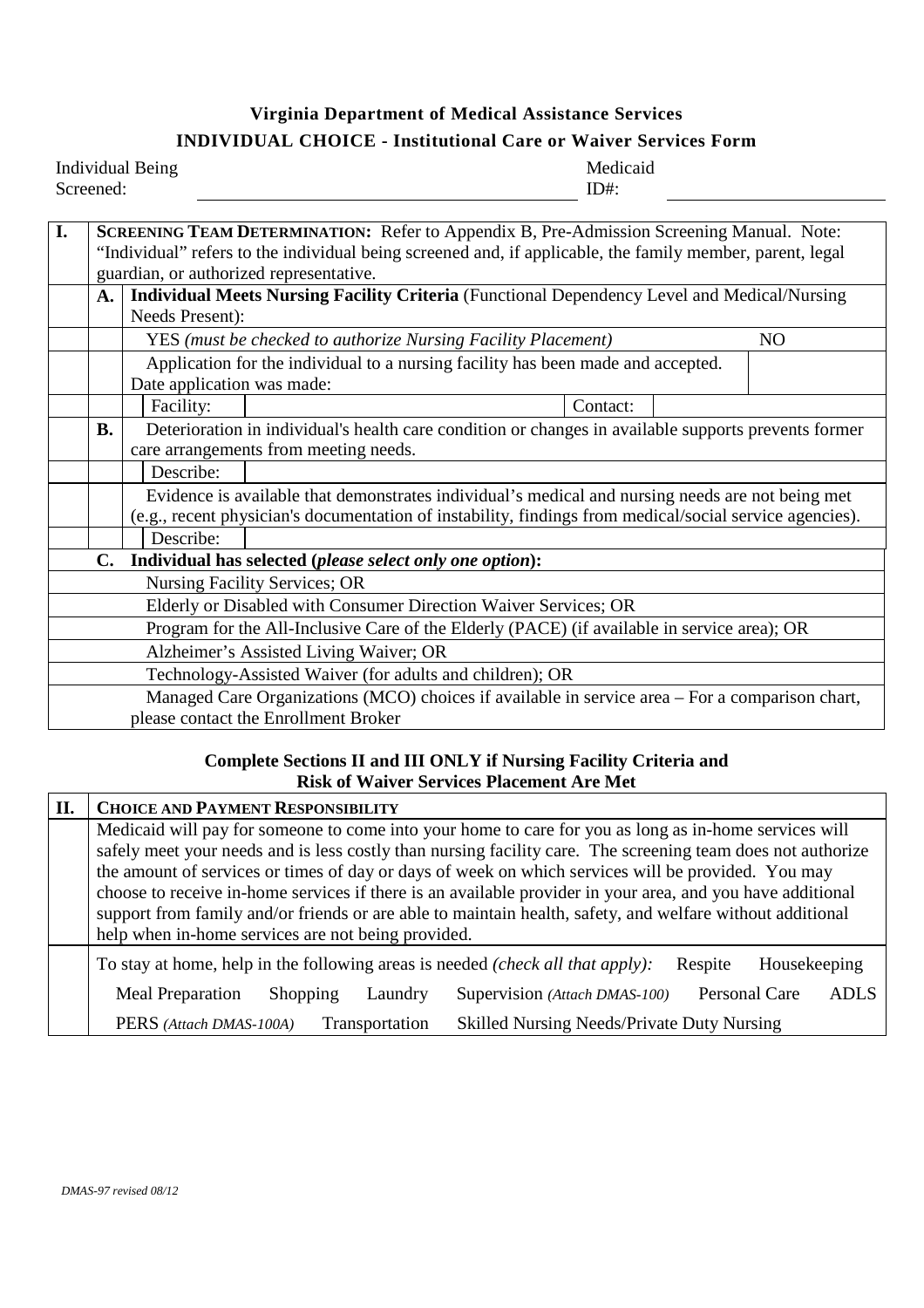# **Virginia Department of Medical Assistance Services INDIVIDUAL CHOICE - Institutional Care or Waiver Services Form**

Individual Being Screened:

Medicaid ID#:

| III |                                                                                                                                                                                                           | <b>DOCUMENTATION OF INDIVIDUAL CHOICE (The following has been presented and discussed with the</b>                                                                                                            |  |  |  |  |  |
|-----|-----------------------------------------------------------------------------------------------------------------------------------------------------------------------------------------------------------|---------------------------------------------------------------------------------------------------------------------------------------------------------------------------------------------------------------|--|--|--|--|--|
|     |                                                                                                                                                                                                           | $individual:$ )                                                                                                                                                                                               |  |  |  |  |  |
|     |                                                                                                                                                                                                           |                                                                                                                                                                                                               |  |  |  |  |  |
|     |                                                                                                                                                                                                           | The findings and results of the individual's evaluation and needs.                                                                                                                                            |  |  |  |  |  |
|     |                                                                                                                                                                                                           | A choice between Institutional Care (nursing facility) and the appropriate Home- and Community-                                                                                                               |  |  |  |  |  |
|     |                                                                                                                                                                                                           | Care Based Waiver, PACE (if available in service area) or MCO (if available in service area).                                                                                                                 |  |  |  |  |  |
|     |                                                                                                                                                                                                           | The individual understands when a diagnosis of a mental illness, mental retardation/intellectual<br>disabilities or related condition exists a secondary screening is required to determine if additional     |  |  |  |  |  |
|     |                                                                                                                                                                                                           | services are necessary. Services can not start until the completion of the secondary assessment.                                                                                                              |  |  |  |  |  |
|     |                                                                                                                                                                                                           | For $NF = Level II$ Screening                                                                                                                                                                                 |  |  |  |  |  |
|     |                                                                                                                                                                                                           |                                                                                                                                                                                                               |  |  |  |  |  |
|     |                                                                                                                                                                                                           | The individual's right to a fair hearing and the appeal process.                                                                                                                                              |  |  |  |  |  |
|     |                                                                                                                                                                                                           | The individual's right to choice of provider(s).                                                                                                                                                              |  |  |  |  |  |
|     |                                                                                                                                                                                                           | If known, insert provider name here:                                                                                                                                                                          |  |  |  |  |  |
|     | The individual's right to choice of service(s).                                                                                                                                                           |                                                                                                                                                                                                               |  |  |  |  |  |
|     |                                                                                                                                                                                                           | The individual's potential to have a patient pay amount, based on his or her income, regardless of the                                                                                                        |  |  |  |  |  |
|     |                                                                                                                                                                                                           | amount of institutional or community-based care received.                                                                                                                                                     |  |  |  |  |  |
|     |                                                                                                                                                                                                           | The individual's understands that, by using Consumer-Directed Services, he or she bears the                                                                                                                   |  |  |  |  |  |
|     |                                                                                                                                                                                                           | responsibilities associated with employing his or her own personal attendants. NOTE: DMAS is not                                                                                                              |  |  |  |  |  |
|     |                                                                                                                                                                                                           | the employer for Consumer-Directed Services.                                                                                                                                                                  |  |  |  |  |  |
|     |                                                                                                                                                                                                           | The individual's (or authorized representative's) consent to exchange information with the                                                                                                                    |  |  |  |  |  |
|     |                                                                                                                                                                                                           | Department of Medical Assistance Services (DMAS) by signing and dating this form. This consent                                                                                                                |  |  |  |  |  |
|     |                                                                                                                                                                                                           | will remain in effect until revoked by the individual (or authorized representative) in writing.<br>At Risk: for waiver service authorizations - individuals must also meet the 'at risk' definition in order |  |  |  |  |  |
|     |                                                                                                                                                                                                           |                                                                                                                                                                                                               |  |  |  |  |  |
|     | to receive services. At risk is defined according to 42 CFR $\S$ 441.302(1): " when there is a<br>reasonable indication that a individual might need the services in the near future (that is, a month or |                                                                                                                                                                                                               |  |  |  |  |  |
|     |                                                                                                                                                                                                           | less) unless he or she receives home and community based services."                                                                                                                                           |  |  |  |  |  |
| IV  |                                                                                                                                                                                                           |                                                                                                                                                                                                               |  |  |  |  |  |
|     |                                                                                                                                                                                                           | <b>SIGNATURES</b>                                                                                                                                                                                             |  |  |  |  |  |
|     |                                                                                                                                                                                                           | The above information has been discussed with me. I understand that the provider will develop a Plan of                                                                                                       |  |  |  |  |  |
|     |                                                                                                                                                                                                           | Care with my assistance based on my needs and my available support. Provider staff is responsible to                                                                                                          |  |  |  |  |  |
|     |                                                                                                                                                                                                           | provide continuous and reliable care. I understand that when there is a lapse in service I am responsible to                                                                                                  |  |  |  |  |  |
|     |                                                                                                                                                                                                           | provide back-up support.                                                                                                                                                                                      |  |  |  |  |  |
|     |                                                                                                                                                                                                           |                                                                                                                                                                                                               |  |  |  |  |  |
|     |                                                                                                                                                                                                           |                                                                                                                                                                                                               |  |  |  |  |  |
|     |                                                                                                                                                                                                           |                                                                                                                                                                                                               |  |  |  |  |  |
|     |                                                                                                                                                                                                           | Individual's Signature<br>Screener's Signature<br>Date<br>Date                                                                                                                                                |  |  |  |  |  |
|     |                                                                                                                                                                                                           |                                                                                                                                                                                                               |  |  |  |  |  |
|     |                                                                                                                                                                                                           |                                                                                                                                                                                                               |  |  |  |  |  |
|     |                                                                                                                                                                                                           |                                                                                                                                                                                                               |  |  |  |  |  |
|     |                                                                                                                                                                                                           | <b>Indicate Applicable Designation</b><br>Family Member, Parent,<br>Date                                                                                                                                      |  |  |  |  |  |
|     |                                                                                                                                                                                                           | Legal Guardian, or                                                                                                                                                                                            |  |  |  |  |  |
|     |                                                                                                                                                                                                           | <b>Authorized Representative</b>                                                                                                                                                                              |  |  |  |  |  |
|     |                                                                                                                                                                                                           |                                                                                                                                                                                                               |  |  |  |  |  |